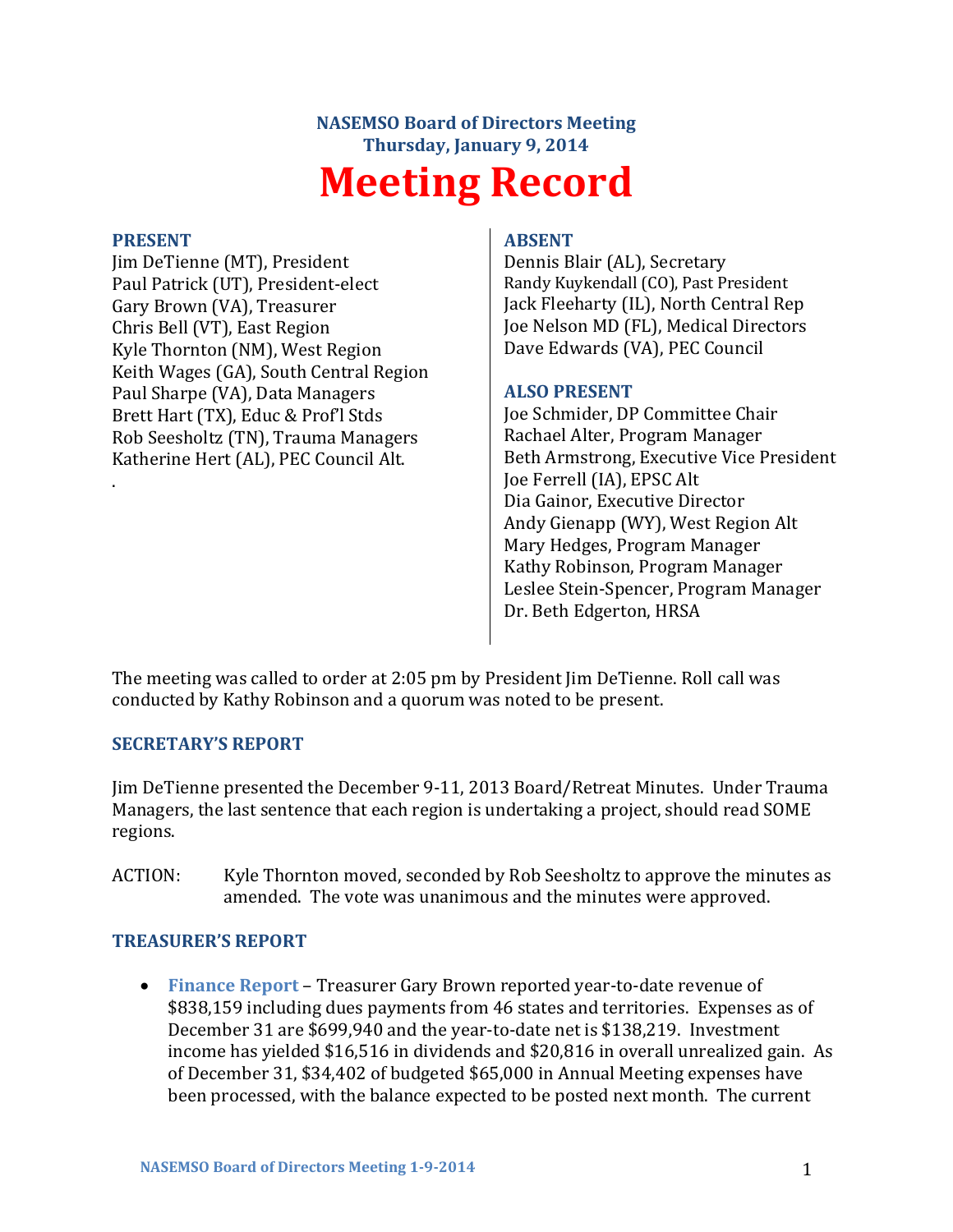fund balance at December 31 is \$1,006,744. The balance sheet reflects \$431,577 in cash, accounts receivable of \$48,422 and investments of \$525,746.

**Program Committee** – Gary Brown reported that the Committee met January 7, 2014 and presented a recommendation related to ability of the current budget to support limited member travel to the MY.

ACTION: Brett Hart moved, seconded by Rob Seesholtz to award travel support for 14 applicants up to \$1066 per person for persons otherwise unable to attend to the Mid-Year meeting. The vote was unanimous and the request was approved.

# **PRESIDENTIAL PONDERINGS**

- **New NASEMSO Board Blog** Dia Gainor reported that the request for additional information related to NASEMSO activities would soon be provided via a Board Blog by the Executive Director. She indicated that the offering would be limited to board members at first, updated on a weekly basis, and enable member settings for a "digest" version. Once the kinks are worked out, the blog will be offered as a member benefit to all NASEMSO members.
- **NEMSIS 3 Rollout** –it was noted that the recent NEMSIS webinar was recorded and is available on line.

President DeTienne expressed gratitude to Paul Patrick for stepping up to fill voids created by Dr. Bass' recent retirement.

Government Information Committee Workgroup – Paul Patrick is leading a workgroup to re-examine the role of the Government Information Committee in light of our separation from Advocates for EMS and Bob Bass' retirement and will present recommendations at a subsequent Board meeting.

ACTION: The President instructed that an Executive Director Update be added as a regular agenda item.

#### **FEDERAL PARTNER UPDATES**

- **MCHB EMSC Program** none
- **NHTSA** none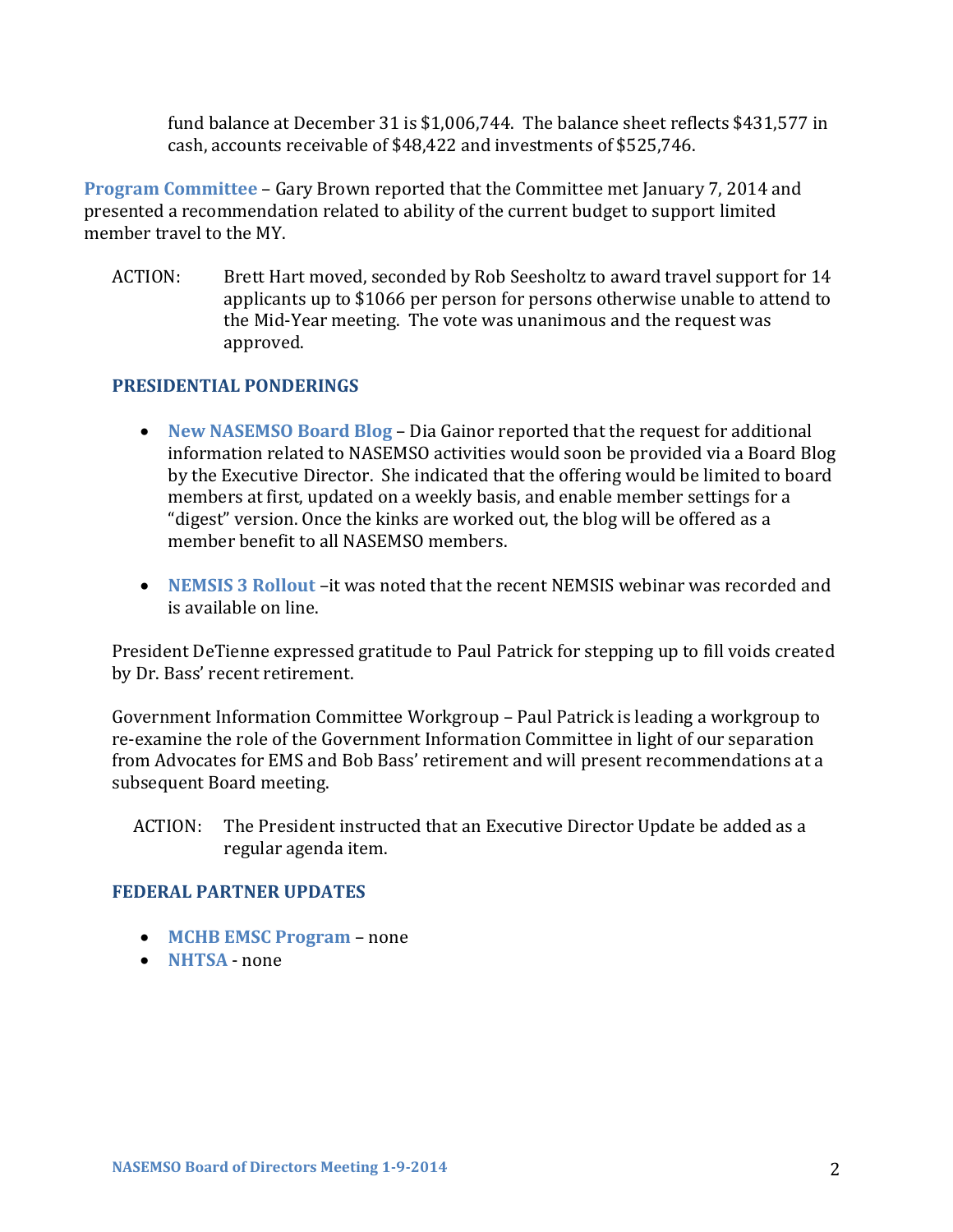# **ACTION ITEMS**

**Topic Proposal for the National Cooperative Highway Research Program Synthesis of Highway Practice - "Use of 'Safe Transport of Children in Ambulances' Principles among State EMS Agencies" -** Mary Hedges and Dia Gainor reported that a February 14th deadline has been announced for new National Cooperative Highway Research Program project proposals have been announced. Staff proposes that NASEMSO submit a proposal to study how or if states have adopted the NHTSA guidelines related to safely transporting children in ambulances. NCHRP project proposals must be transportation related.

ACTION: Brett Hart moved, seconded by Kyle Thornton to have staff develop a proposal for a TRB/syntheses project. The motion carried by unanimous vote.

**CMS Proposal Emergency Preparedness Requirements for Participating Providers and Suppliers**-- Joe Schmider and Leslee Stein-Spencer provided an overview of the CMS proposal for emergency preparedness requirements of participating providers and suppliers. The Domestic Preparedness Committee largely supports the proposal with emphasis on the need to demonstrate evidence and testing of a disaster plan along with encouraging collaboration with local EMS agencies. A draft letter was provided.

ACTION: Rob Seesholtz moved, Brett Hart seconded to approve the draft letter as presented related to the CMS proposal. The motion was unanimously approved.

# **NASEMSO REGIONAL REPORTS**

- **East** Chris Bell reported that the East Region met 2 days ago and was well attended. The Interstate Licensure Compact, AVL, and IM and internasal administration of Narcan by law enforcement and the public were discussion topics.
- **West** Kyle Thornton reported that next call is scheduled January 21. He acknowledges that NV has a new state director, Steve Tafoya.
- **North Central** (no report)
- **South Central** Keith Wages reported that the SouthCentral Region met on December 19. Dia provided a NASEMSO report. He expressed enthusiasm to welcome the state LA state director, Donnie Woodyard. The next meeting is Jan 16.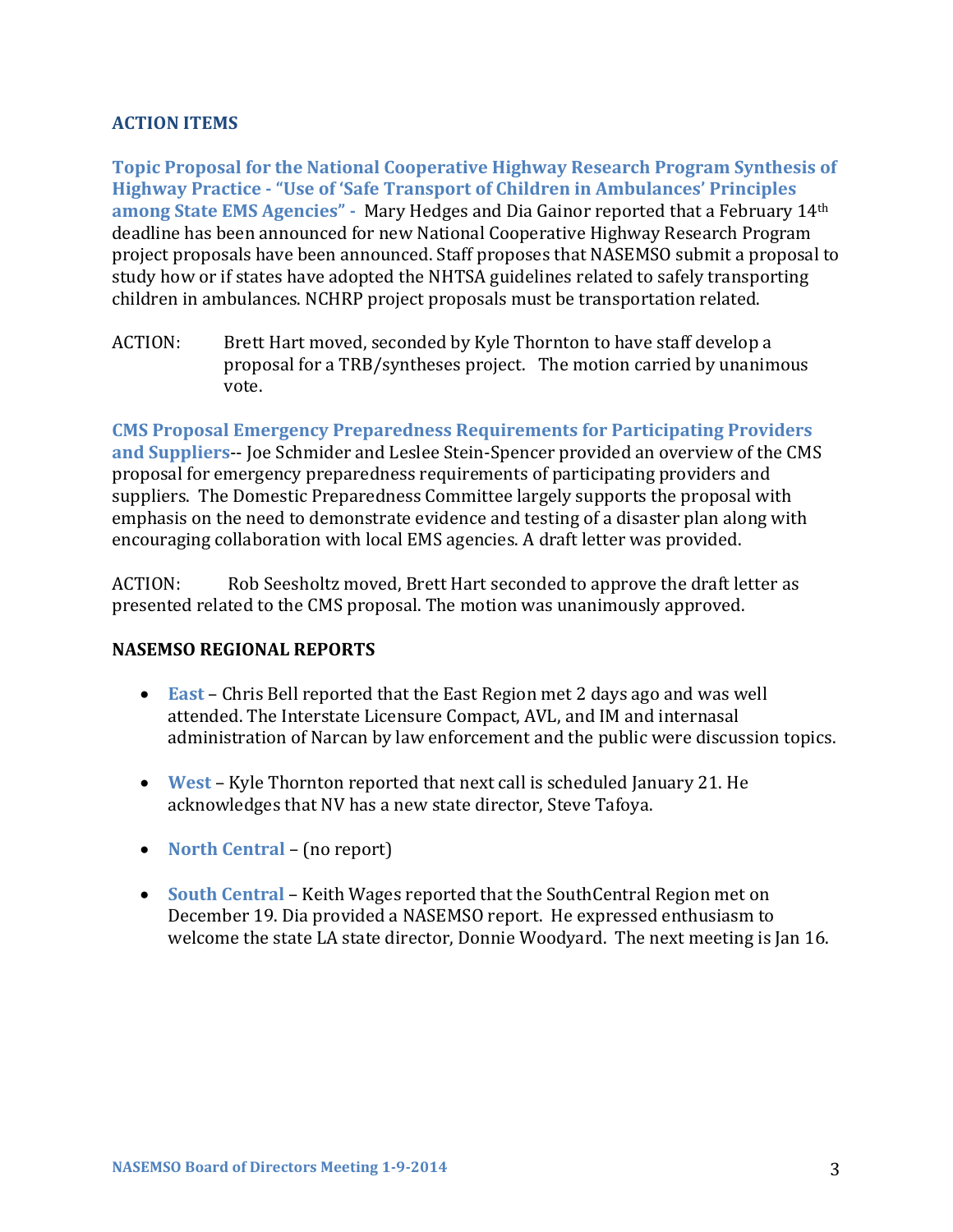## **DISCUSSION ITEMS**

## **NASEMSO COUNCIL HIGHLIGHTS**

- **Data Managers** Paul Sharpe reported on activities related to NEMSIS implementation. Their next meeting is Jan 21. Outreach data and linkages and the implementation timeline needs to be discussed.
- **Education & Professional Standards** Brett Hart reported planning has started for the MY meeting. Kathy Robinson reported that a webinar on transition related to the National EMS Education Standards is planned for January 22. Details will be sent to all members. Scheduled panelists include Dan Manz, Gabe Romero (NREMT), and Mark Sonkin (FISDAP.) The group is currently soliciting an EPSC liaison for the PEPP Steering Committee.
- **Medical Directors** (no report)
- **Pediatric Emergency Care** Katherine Hert reported that the PEC meets next week. They are currently working on a PEC mentoring project. The Council does plan to meet at MY but expect limited attendance due to the end of the grant cycle.
- **Trauma Managers**  Rob Seesholtz reported that the TMC is working on a draft agenda for Mid-Year meeting. They anticipate greater participation in Orlando. The Joint Trauma Committee membership has been cemented from the NASEMSO side— Tim Held, Jolene Whitney, Dr. David Lehrfeld, and Jane Guerrero. The crosswalk from the green to the orange book will still require NASEMSO assistance.

# **NASEMSO STANDING AND AD HOC COMMITTEE HIGHLIGHTS**

- **Specialty Certification** Kathy Robinson reported that the Specialty Certification Working Group is planning a discussion at the end of the month to reestablish priorities and goals for 2014.
- **Mobile Integrate Health** Jim DeTienne reports that there will be a web site call later this month.
- **I-Team** activities supporting the implementation of the Education Agenda have centered on launching ad encouraging responses for the 2013 survey. Several pediatric resources are under development. The Peds Gap Analysis is currently available on the NASEMSO web site. A planned webinar was previously discussed under the EPSC report.
- **AVL** vacant Chairman position will be filled by Mike Berg, the Virginia EMS Compliance Manager. Jay Bradshaw and Dia Gainor attended the NFPA technical committee meeting in December and remain concerned about requirements, especially those that are cosmetic or due solely to fire service influence. Another round of public comment will commence in 2014.
- **Air Medical** Kathy Robinson reported that a call for committee members was being issued. A steering committee from the AMC will continue work on draft state model